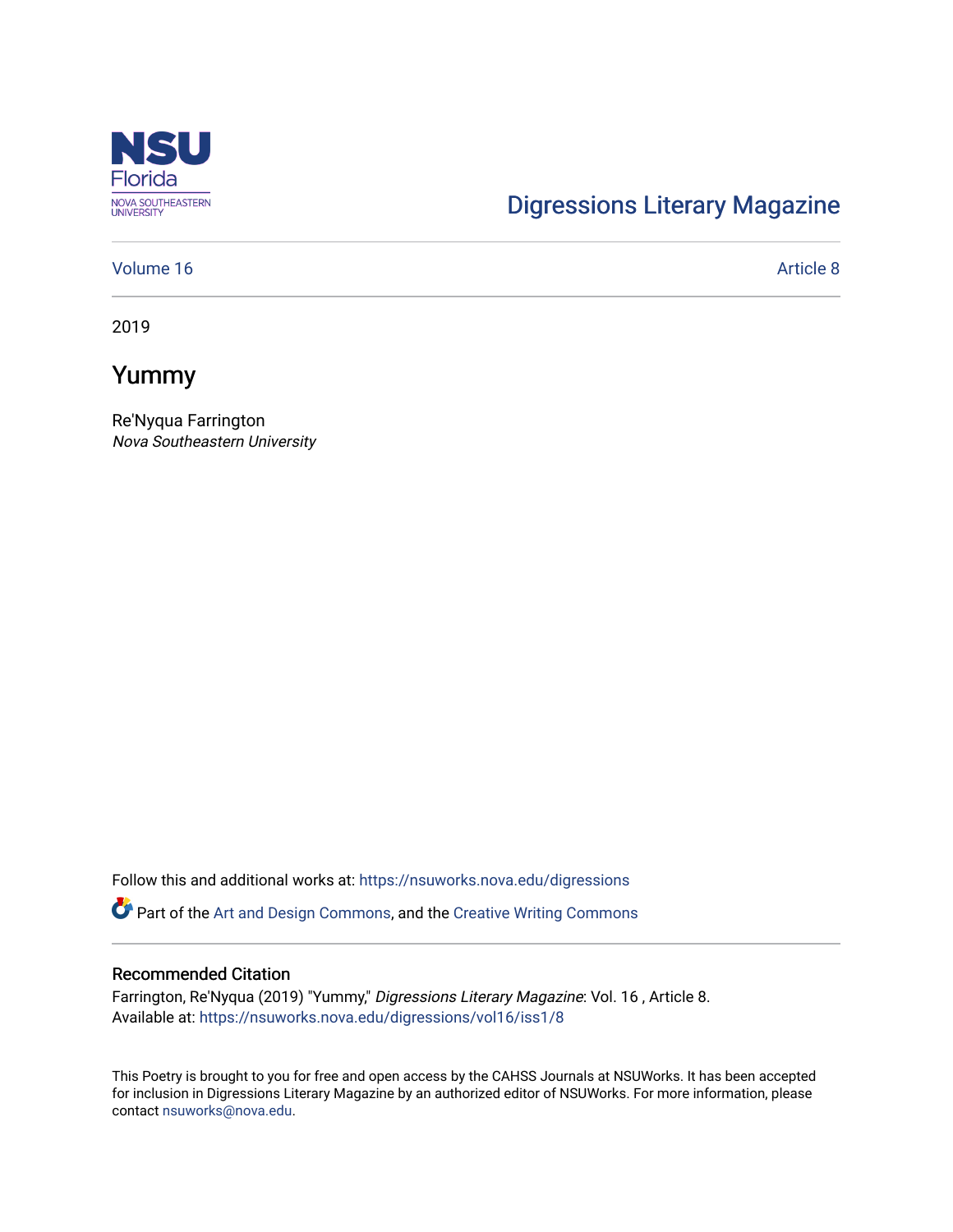### Yummy

### Author Bio

Re'Nyqua started out as a reader, stuffing her nose in every book possible and falling in love with stories, until one day she decided to write her own story. The story still has not ended and she plans on writing until she has nothing left to say. Though, she dreams of having her name across the front cover a published book, nothing is more important than inspiring readers and writers through her stories.